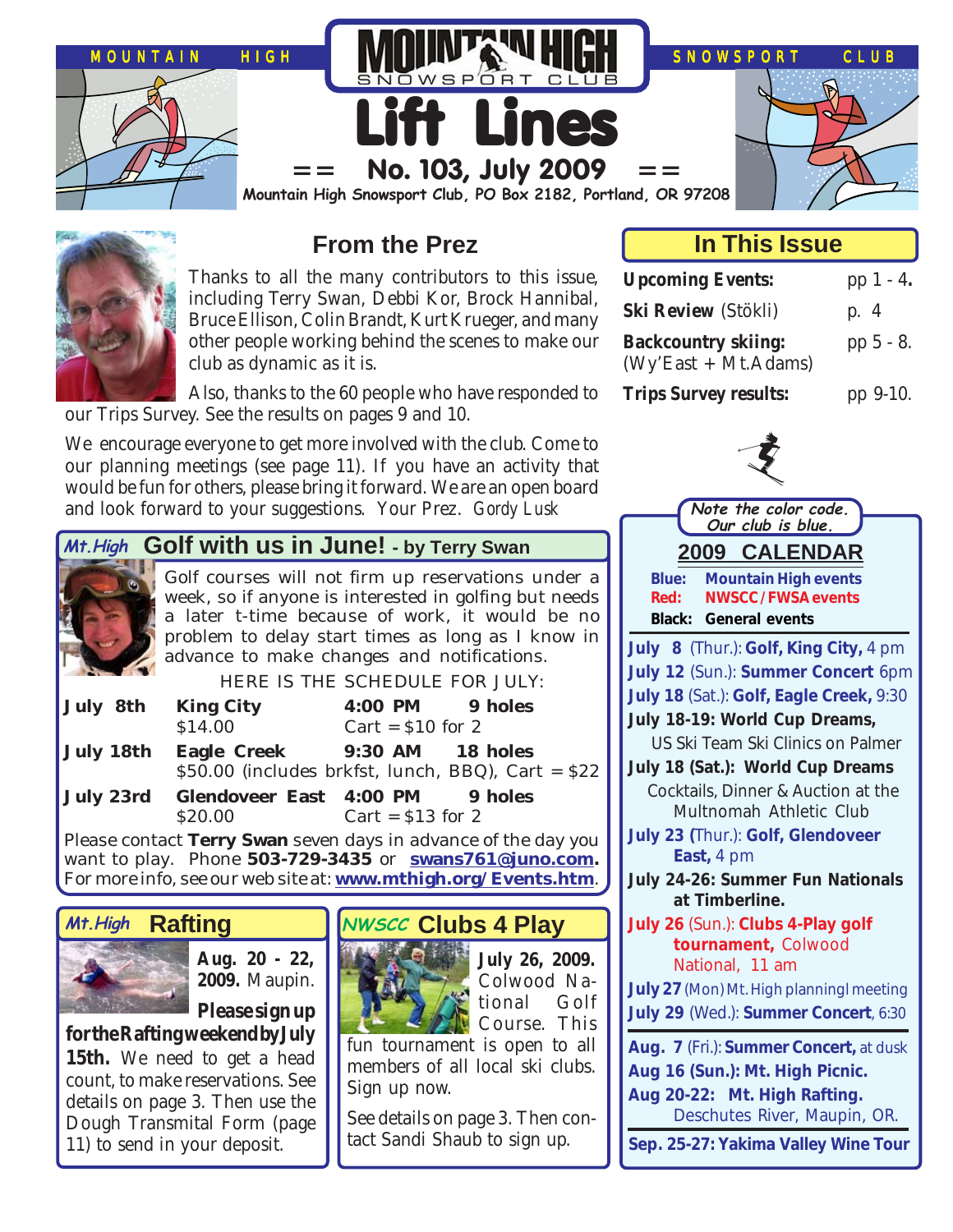*MOUNTAIN HIGH* **Upcoming Ski Events** *SNOWSPORT CLUB*

page 2 Lift Lines 103, July 2009

# **World Cup Dreams**

Here's an opportunity for you to get some coaching from members of the US Ski Team on Palmer, up at Timberline, this July. These are World Cup skiers! Or, if you don't feel like racing with them, you can at least rub shoulders with them at the Multnomah Athletic Club dinner.

| Then apply what you've learned at the Summer Fun Nationals, just a week later. See below.<br>Y)                                                                                                                                                                                                                                                                                                                                                                                                                                                                                                       |                                                                                                                                                                                                                                                                                                                                                                                                                                                                                                                                                                                                                                                                                                                      |  |  |  |
|-------------------------------------------------------------------------------------------------------------------------------------------------------------------------------------------------------------------------------------------------------------------------------------------------------------------------------------------------------------------------------------------------------------------------------------------------------------------------------------------------------------------------------------------------------------------------------------------------------|----------------------------------------------------------------------------------------------------------------------------------------------------------------------------------------------------------------------------------------------------------------------------------------------------------------------------------------------------------------------------------------------------------------------------------------------------------------------------------------------------------------------------------------------------------------------------------------------------------------------------------------------------------------------------------------------------------------------|--|--|--|
| <b>Ski Clinics</b>                                                                                                                                                                                                                                                                                                                                                                                                                                                                                                                                                                                    | <b>Cocktails, Dinner &amp; Auction</b>                                                                                                                                                                                                                                                                                                                                                                                                                                                                                                                                                                                                                                                                               |  |  |  |
| Here's an opportunity for you<br>to get some coaching from<br>members of the US Ski Team<br>on Palmer, up at Timberline,<br>this July.<br><b>Ski Clinics</b><br>Coached by members of the<br><b>US National Alpine Ski Team</b><br>July 18 $(Sat.) + July 19 (Sun.)$<br>Timberline Ski Area, Mt. Hood, Palmer Glacier<br>- Lifts Open at 7:00 AM<br>- Clinics Include: Breakfast and lunch at Timberline<br>and ski lift tickets.<br>- Maximum of 8-10 people per ski group<br>- Clinic Cost:<br>\$350/person for one day<br>\$600/person for two days<br>Spend a memorable weekend with National Ski | <b>July 18 (Saturday)</b><br>An Evening with members of the US National Ski<br>Team. Cocktails, dinner and an auction.<br>SPEND AN EVENING WITH NATIONAL SKI<br>TEAM MEMBERS AND HELP SUPPORT THE<br>WORLD CUP DREAMS FOUNDATION.<br>Event: Cocktails, Dinner & Auction<br>Place: Multnomah Athletic Club,<br>1849 SW Salmon, Portland, OR<br>Time: Doors Open at 5:00PM<br><b>Attire: Black Tie and Blue Jeans</b><br>Tickets: \$125/Adults; \$75/Youth (8-18)<br>Purchase tickets at: www.worldcupdreams.org<br>All proceeds benefit the WORLD CUP DREAMS<br>FOUNDATION, a 501[c]3 non-profit organiza-<br>tion created "by the athlete, for the athlete" to<br>further the growth and development of the nation's |  |  |  |
| Team members and support the World Cup Dreams<br>Foundation.<br>REGISTER now at www.WorldCupDreams.org                                                                                                                                                                                                                                                                                                                                                                                                                                                                                                | best skiers by helping them to attain their skiing<br>goals and dreams through financial assistance and<br>supplementary programs.                                                                                                                                                                                                                                                                                                                                                                                                                                                                                                                                                                                   |  |  |  |
| For more information: info@worldcupdreams.org<br>or phone 970-343-0872.                                                                                                                                                                                                                                                                                                                                                                                                                                                                                                                               | For more information: info@worldcupdreams.org<br>or phone 970-343-0872.                                                                                                                                                                                                                                                                                                                                                                                                                                                                                                                                                                                                                                              |  |  |  |
| <b>Summer Fun Nationals</b>                                                                                                                                                                                                                                                                                                                                                                                                                                                                                                                                                                           | Mt. High Photos                                                                                                                                                                                                                                                                                                                                                                                                                                                                                                                                                                                                                                                                                                      |  |  |  |
|                                                                                                                                                                                                                                                                                                                                                                                                                                                                                                                                                                                                       |                                                                                                                                                                                                                                                                                                                                                                                                                                                                                                                                                                                                                                                                                                                      |  |  |  |

### **July 24-26, 2009**

This is a great opportunity to have fun racing at sunny Mt Hood while refreshing the muscle memory in your legs halfway between last season and next. Use it or lose it.

On the website is information regarding entry, schedule, camps, sponsors and more.

### **[www.SummerFunNationals.com](http://www.SummerFunNationals.com)**

It is time to get your entry mailed in. See website.



See our whole past year on our RE-CENT PHOTOS page at: **[www.mthigh.org/PhotosRecent.htm](http://www.mthigh.org/PhotosRecent.htm)**

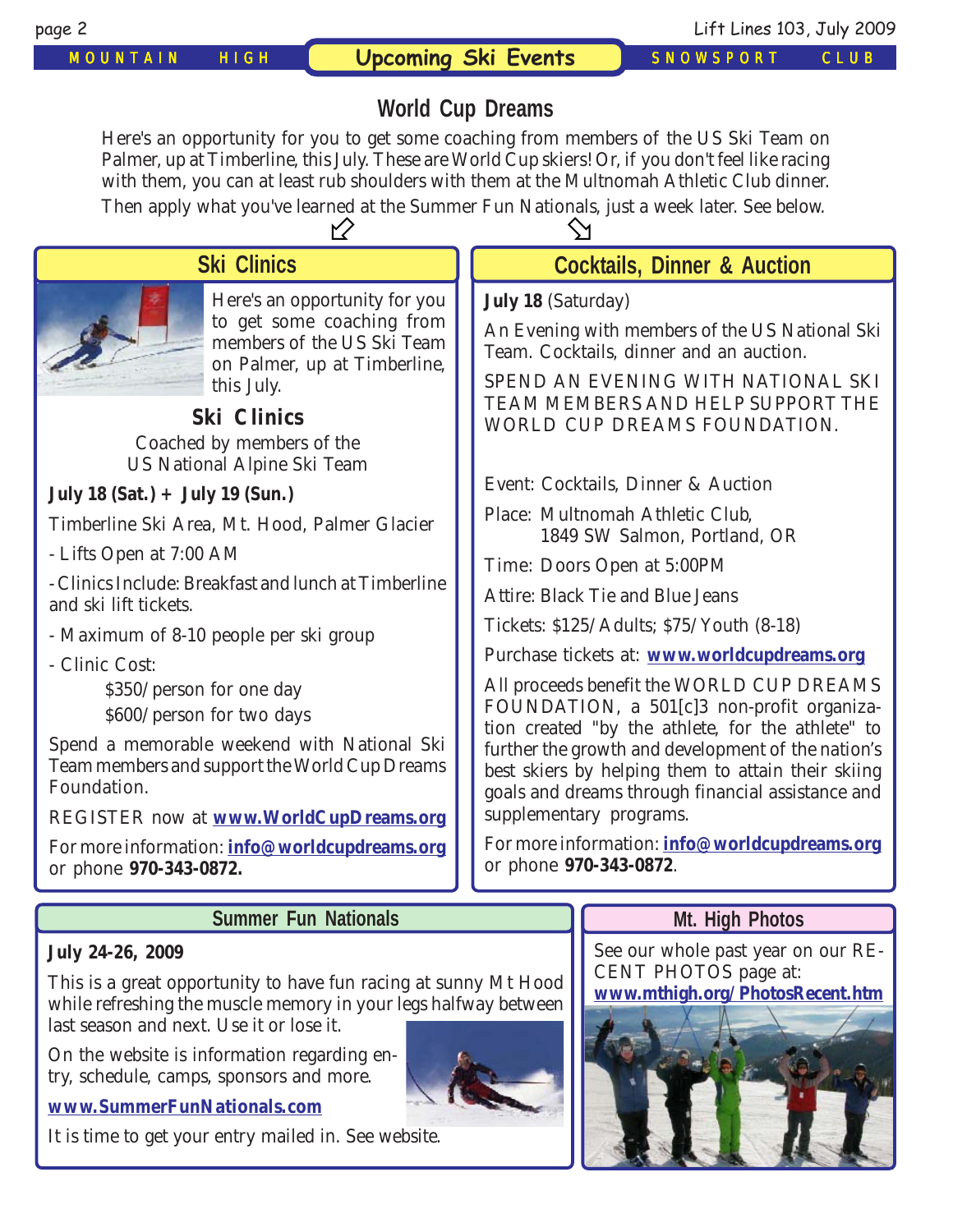### *MOUNTAIN HIGH*

## **Upcoming Club Events** *SNOWSPORT CLUB*

## **"Clubs 4 Play" Golf Tournament**

**July 26, 2009** (Sunday). The 10th annual multiclub golf tournament, organized by the NW Ski Club Council, will be held at the Colwood National Golf Course, 7313 NE Columbia Blvd., Portland, OR.

For  $$79.00$  per person you get: 18 Holes  $+$  BBQ Burger Bar after round, prizes, goodie bag and favor

Tournament is a scramble format. 4-person teams. Get your foursome together to compete for the Perpetual Club Trophy. All players must be from the same club for this trophy. Tee time is 11:00 AM.

Deadline to sign up is Monday, July 13, 2009. Mail entry form and checks (made payable to NWSCC) to: NWSCC, PO Box 1915, Portland, OR 97207.

Questions: Sandi Shaub, 503-669-8599, or e-mail: **[sandi.shaub@comcast.net](mailto:sandi.shaub@comcast.net)**.

See flyer and signup sheet at: **[www.mthigh.org/](http://www.mthigh.org/Events.htm#Clubs_4-Play) [Events.htm#Clubs\\_4-Play](http://www.mthigh.org/Events.htm#Clubs_4-Play)**

## **Annual Picnic**



**August 16 (Sunday).** Our annual picnic and bike ride at Sellwood Park.

**9 am** for bike ride;

**11 am** for picnic.

Location: Sellwood park, picnic area A. There will be a bicycle ride just before the picnic. Start at parking lot by the river (by Sellwood bridge)

> 9 am -- Bike ride 11 am -- Picnic starts 12 (noon) - 1 pm -- Softball

The picnic is a potluck. We'll have hot dogs. Bring something else to share.



### **Summer Concerts NWSCC "Clubs 4 Play" Golf Tournament Concerts Summer Concerts**

Hey Everybody;

It's summertime, and time to enjoy the great Northwest evenings outdoors.

Anyone who would like to join their fellow Mt Highers, come on down, bring a picnic basket and enjoy the music on a warm summer evening.

**Sunday, July 12th**, from 6 p.m. to 7:30 p.m. at **Millennium Park** in Lake Oswego "Pearl Django".

**Wednesday, July 29th**, from 6:30 to 8:30 at **Foothills Park** in Lake Oswego will be the Patrick Lamb Band.

**Friday, August 7th, Pioneer Square** at dusk is Flicks on the Bricks. There's free popcorn and the classic movie "Jurassic Park".

Hope to see you at one of these fun events....

*Debbi* **[Activities@mthigh.org](mailto:Activities@mthigh.org)**

# **Mt. High Annual Picnic Mt. High Deschutes River Raft Weekend**



### **Aug 20 - 22, 2009**.

This has become an annual tradition for our club. A weekend of rafting and frolicking in the sun on the Deschutes River at Maupin, OR.

**Contact Gordy: 503-804-8363 or [GordyLusk@hotmail.](mailto:gordylusk@hotmail.com)**

Use our Dough Transmittal form on page 11 to sign up by July 15. Cancelation Date is August 1st.

## **Trip includes:**

**Camping:** Thursday, Friday and Saturday night in Maupin City Park. Camp sites, near bathroom in main park. RV space available for an additional \$20.00 a night.

**Rafting:** (Row, Paddle or just ride) Friday and Saturday... We'll provide the rafts.

**Saturday night diner:** Chicken and ribs provided by Mt. High. For other times, bring your own food.

**Camp, raft, dinner**  $=$  **\$90.00 pp.** (Non-members \$105.00) Use the Dough Transmittal form, page 11.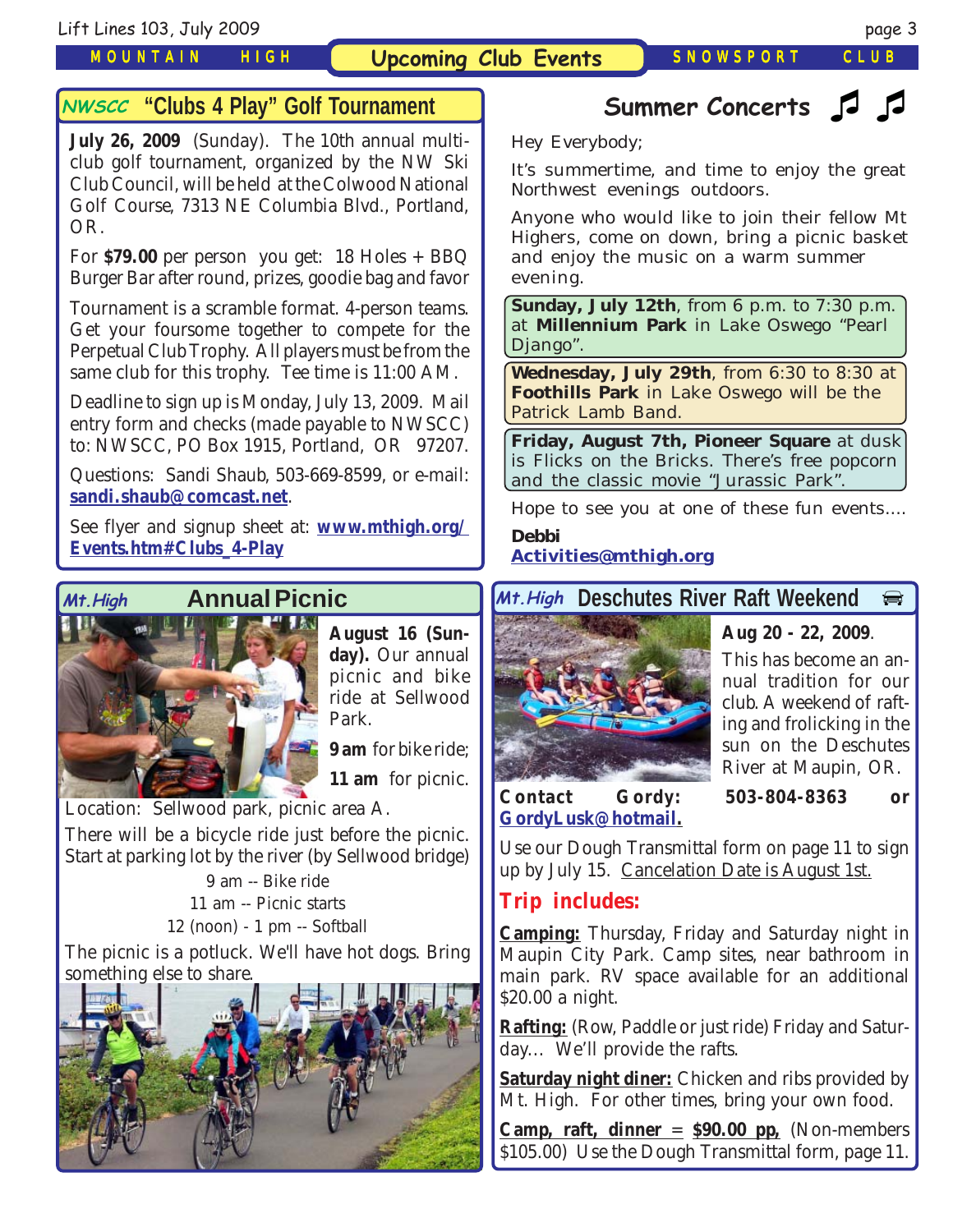

We will leave Portland on a luxury motor limo provided by *LMI Limousines Inc*. Friday afternoon around 4;30 to arrive in Yakima at 8;00. For the trip up, you will need

to bring a bottle of Washington Red wine in a paper bag for the BLIND JUDGING and prizes for the winners and an hors d'oeuvre or snack to share with others. Mt. High will furnish soft drinks water and some snacks. We will be staying 2 nights at the Quality Inn in Zillah, WA (heart of the wine area). Price is based on double occupancy (call for other arrangements or for a smoking room).

Saturday we will start our tasting at Bonair Winery and go from there to 4 or 5 other exciting wineries throughout the day. Saturday night there are restaurants nearby or we could arrange a potluck. Sunday we will visit more wineries for tasting and be back in Portland around 4:00.

This is a great area for those who enjoy quality wines at a great price, camaraderie with old and new friends. The wineries we visited had exceptional quality for the dollar. Join us for a fun weekend…

# **Review: Stöckli Laser SC skis - by Brock Hannibal**

**Fuxi Racing** graciously allowed me to try out a pair of their premium racing skis. Stöckli skis are made in Switzerland. Fuxi Racing currently has two locations in Government Camp, one above the Ratskellar and the other in Huckleberry Inn. Skis and tuning are available at the Huckleberry location. Stöckli has a website: http://www.stoeckli.ch

## **Skis tested:**

- **Laser SC 177 cm.** (available in 156, 163, 170)
- Side Cut: 114-63-95
- Radius: 16.1 (in this length, shorter as lengths decrease)
- Construction: synthetic core sandwich system
- Base: graphite
- Bindings: Atomic Racing
- Tuning by Eddie Liebowitz, Fuxi Racing, Govmt. Camp Late Morning: softening chopped-up groom

**Skier:** • Name: Brock Hannibal

- Skier Level: guessing about Advanced Intermediate
- PACRAT Racing Level: probably about Novice
- Boots: Rossignol Zenith Series 3 in 110 flex

## **Conditions:**

- Summer: Palmer and Magic Mile lifts at Timberline
- Early Morning: hard-packed icy groom
- 

**Impressions:** These skis seemed very well made giving the impression of the highest quality materials and finish. Their radius is a little smaller than Giant Slalom skis which might be about right for PACRAT racing. These skis seemed tremendously well-damped and forgiving for such a high-performance ski. They scared the heck out of me because they were so much faster than I expected. As soon as I got used to them I found their edge grip on the hard frozen groom to be fabulous and they soaked up small bumps and ruts so well I was able to ski very fast without putting up with tooth rattling vibration. The skis did not require a lot of effort but rewarded aggressive turning with a really nice smooth feel. The nice tune by Eddie Liebowitz was probably responsible for some portion of this smooth yet powerful feel. They continued to perform quite well as the snow softened. They weren't great in the soft slush later in the day, but what ski is? All in all I'd say they would make a great choice for an adult amateur racer or a recreational skier that wants to improve their on-piste performance.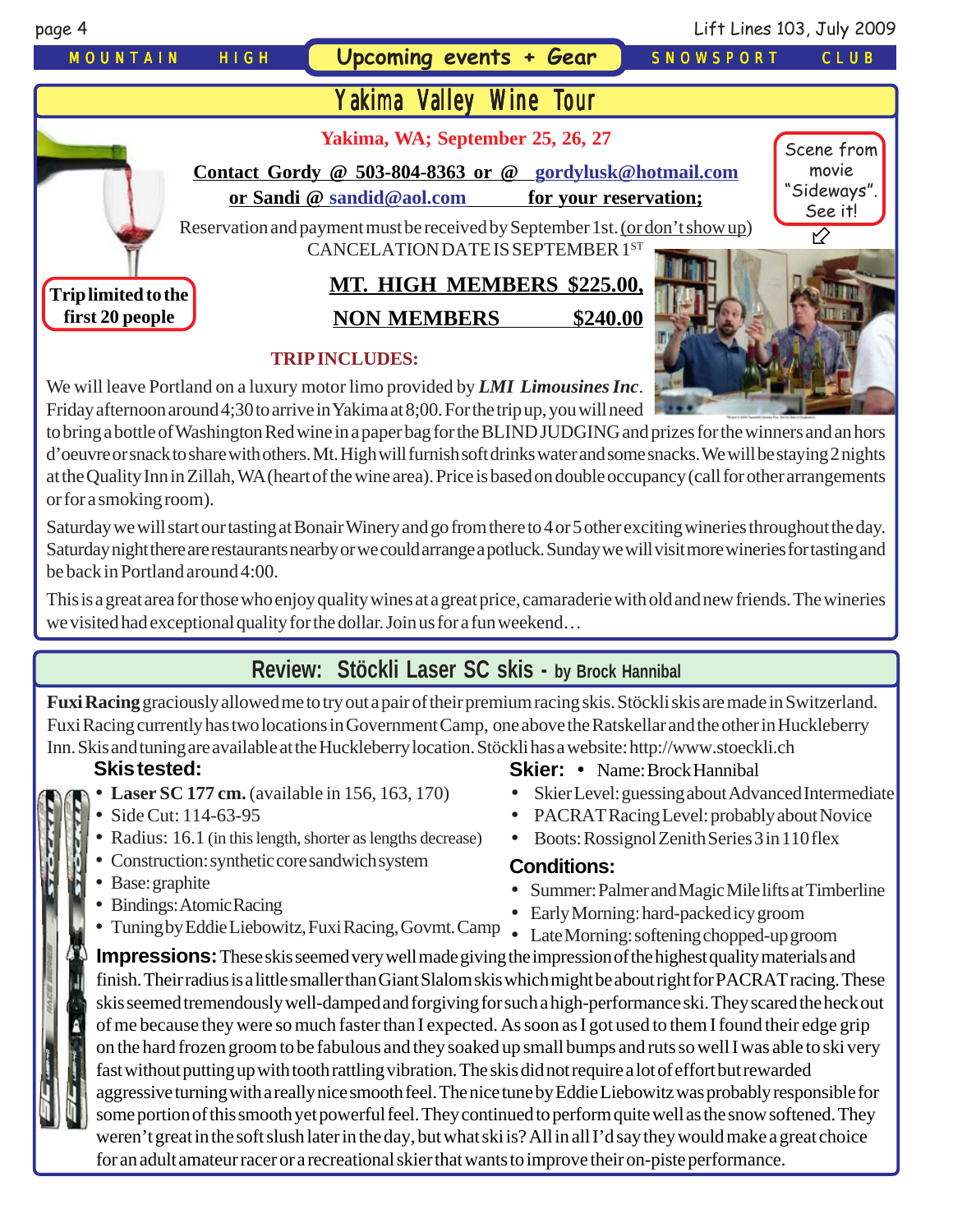### *MOUNTAIN HIGH*

### **Backcountry** *SNOWSPORT CLUB*

# **Climbing and Skiing Wy'East Face**

### **- by Bruce Ellison-**



Thanks to Violet and Emilio for the excellent article on Backcountry Skiing. Inspired by that article, on June 18th I invited my brother from Utah to climb Wy'East Face. That seemingly distant slope on the East side of Mt Hood is actually quite skiable this time

of year. We left Portland at 4:30 AM and after stopping at Joe's Donuts for a carbo-load were skinning up the mountain at 6:30.

gave us an opportunity to catch up on our family life. Our family has been skiing together for 53 years. A Salt Lake denizen, Leslie did lot of ski touring in Utah this winter. His daughter graduated from Portland State last week. His son Zach is a river rafting guide in Missoula. Our 83 year old father is still skiing in the Salt Lake City area. In spite of breaking 15 bones last year and a nasty bout of pneumonia, our father skied 19 times last year. I brought Leslie up to date on the Portland

The most important tool for this kind of skiing is a **fit body**. This was my 5th climb of the year and the first one where I felt strong. By drinking a liter of water prior to climbing and carrying and consuming two more liters during the day we were adequately hydrated. We also had a big lunch, power bars, and Gu (sugar and salt packs). I still was tired at the top.



Wy'East Face is to the right of the White River Glacier. The top of the snowfield is at about 10,500 feet.

Unlike mountaineering, you don't want to be on top of the mountain at first light. The snow has to have time to thaw to corn (but not to mashed potatoes). This time of year, after a clear night when the snow has frozen, it's usually best to top out between 11:00AM



Resting prior to tackling Wy'East Face, brother Les has been climbing all over the world from Nanga Parbat to Mount Asgard. Mt Hood was his first volcano.

and 1:00PM. With a couple of rest stops we climb at a rate of around 900 feet per hour, faster on the firm lower slopes and slower on the rock scree and steep upper sections where high altitude and kicking steps slows the pace.

My brother and I hadn't seen each other for awhile and skinning up the lower sections

Above us we saw a couple of climbers on the face. As we were about 500 feet from the top they skied to us and we chatted a bit, took a couple of pictures and exchanged emails.

Wy'East Face.

After reaching the top of the slope at 10,500ft (we opted out of climbing across the ridge to the top of the



us. The Fluid

the next 1500 on a mixture of rock scree

Ski touring is a great opportunity for one-on-one conversations about everything. We reminisced about surfing earlier in the week at Pacific City. Brother Les shown here. The idea of a Fluid Trifecta... ski, raft, surf is born.

mountain) we had lunch and enjoyed the view.

and snowfields to the intersection of Superbowl and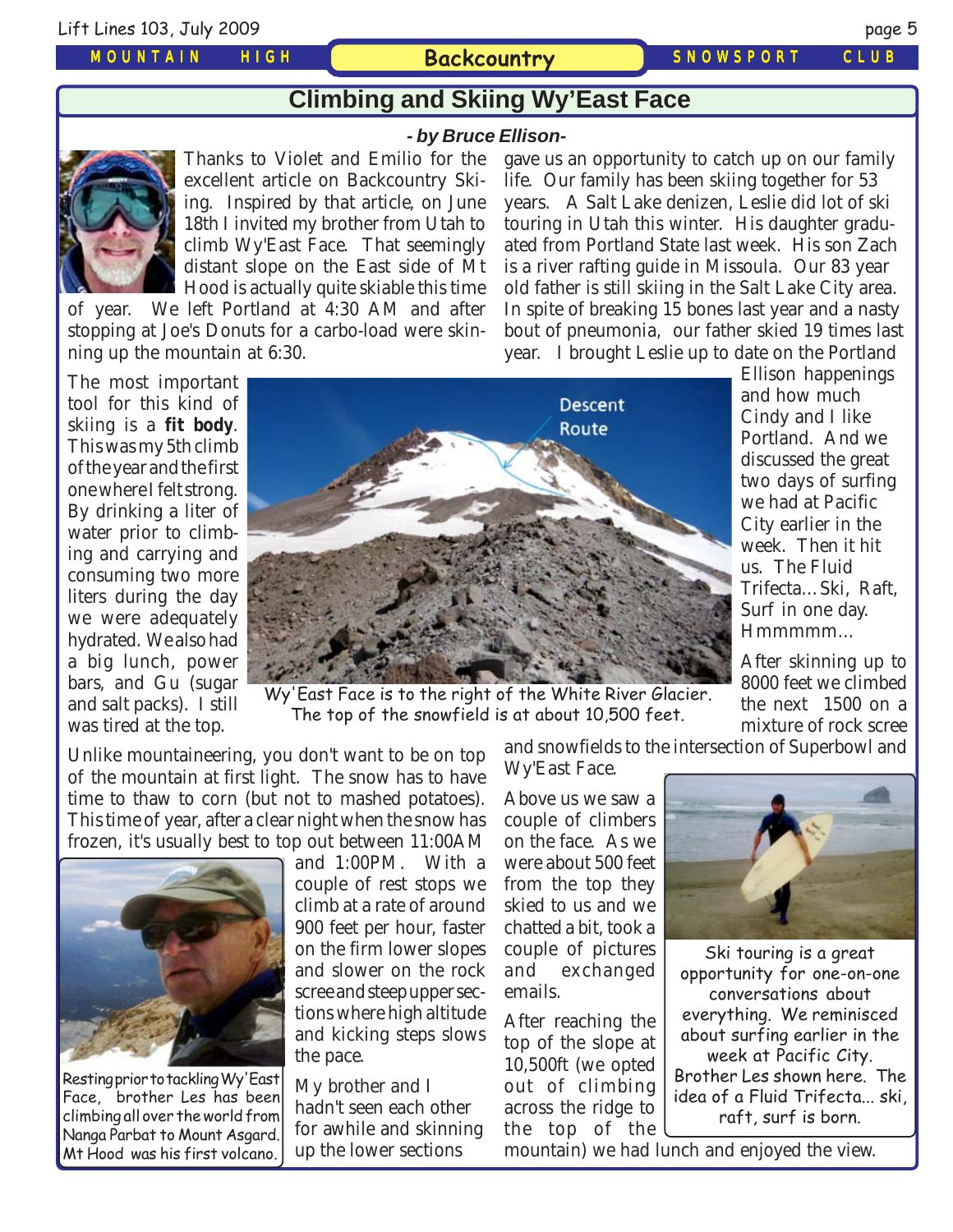*MOUNTAIN HIGH* **Backcountry** *SNOWSPORT CLUB*

The best thing about climbing up 5000 feet is skiing down 5000 feet, especially when the conditions are good.

On this day the snow was crystalline, slippery, and soft at the same time. It was skiable from top to bottom.

At 9000 feet in Superbowl there were lots of rocks on the slope but they were avoidable. Then it was smooth sailing into Heather Canyon.

*- Bruce Ellison*



Skiing down Superbowl on perfect corn snow



Alex and Teresa Laudon on Wy'East Face about 500 feet from the top on the way down.



Les and Bruce Ellison on the way up Wy'East Face.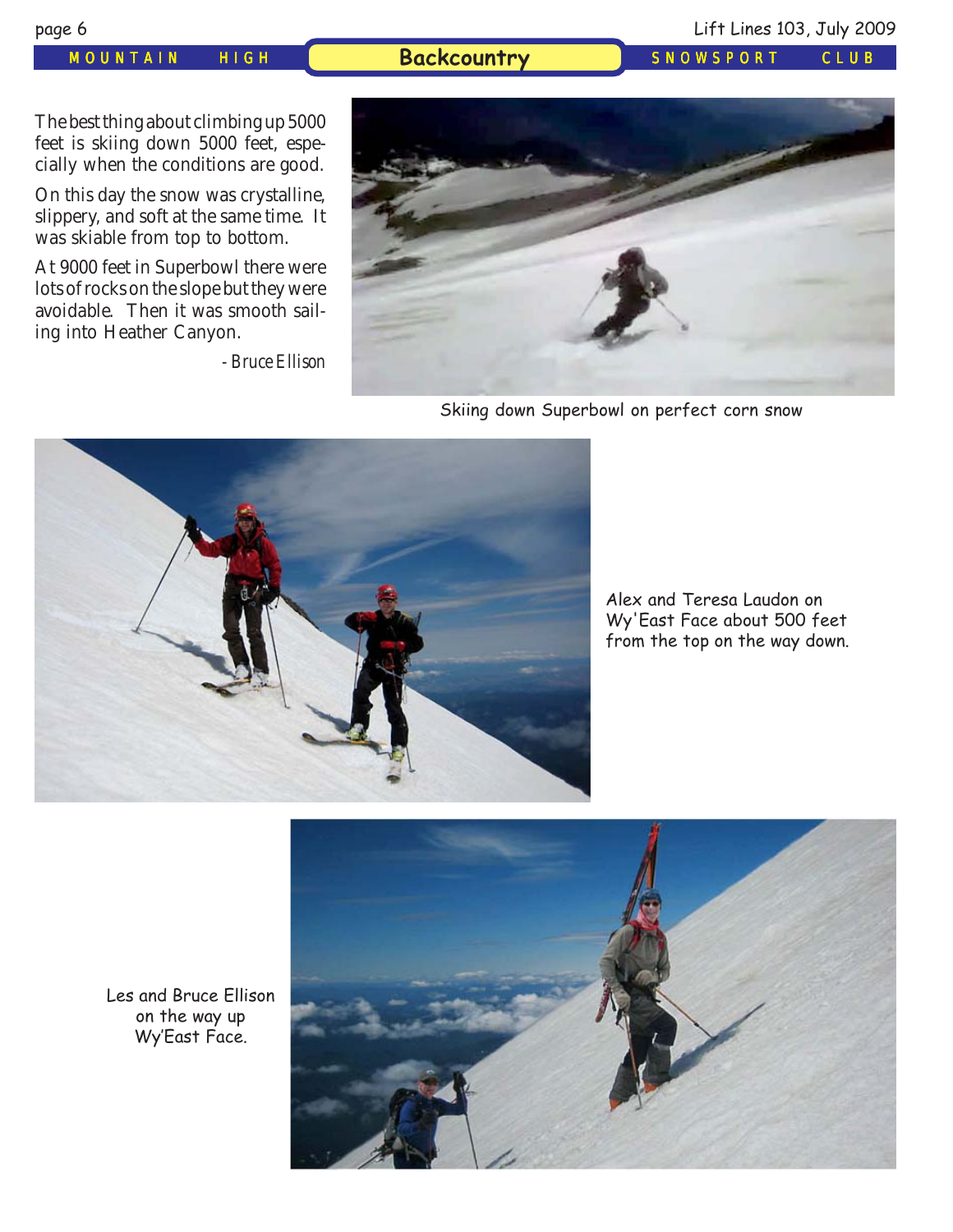### *MOUNTAIN HIGH*

**Backcountry** *SNOWSPORT CLUB*

# **Mt. Adams climb, skin and ski**

**- by Colin Brandt -**



It was about five years ago or so, when the seed was first planted.

A ski buddy of mine (well snowboarder) said he had done it and would I be interested. I was not ready at the time, but it sure got me thinking.

The next couple of years I rented randonneé equipment in the spring and skinned up from Mt. Hood Meadows parking lot to somewhere between the Super bowl and the Wy'east. Then skiing down into Heather canyon,and taking the lift out. The following year, I bought the basics: randonneé skis,bindings,boots and skins. And have been skinning up Vista ridge or on up to the top of Cascade, early before the lifts open, about six times a season. And in the Spring, above Cascade and Palmer lifts as high up as the top of the Hog's Back at Timberline.



Moniquea Degan and Colin Brandt on Mt. Adams

Also in that time I've been buying other related equipment: a backpack, telescopic poles, avalanche beeper, crampons, ice-ax, light weight tent and sleeping bag.

So this spring it finally came together! I put it out on Mountain High's newly formed backcountry list. I got a few nibbles but in the end just one taker: Moniquea, a gutsy woman and friend that will definitely take on a challenge. Being my first time going to Mt. Adams I was thankful to have a partner. To research the trip I mostly used the U.S. Forest Service web site, which I would highly recommend,it had all the key info and related links.

So Friday, June 26th, we head out of Portland midmorning, with Moniquea navigating. We found the ranger station, bought our climbing permit with no problem. Then it's up to the trail head #183, the start of the south climb route.

Sort out our gear. This is the main stuff I brought. Randonneé skis, boots, poles, crampons, backpack, sleeping bag, ice-ax (which was the one main pieces of equipment that I really did not need on this climb), and of course plenty or food and water.

I'd say there's three basic strategies to climb Adams.

- 1.Start at the trail head, up and back in one day (10 to 14 Hrs round trip).
- 2.Climb/skin up to the lunch counter, a large fairly flat area (about 5 hrs.), camp out and summit the next day. Or what we did:
- 3.Hike up to where the tree line thins out,(about a 1 to 1 1/2 Hrs.) camp out and up the next day.

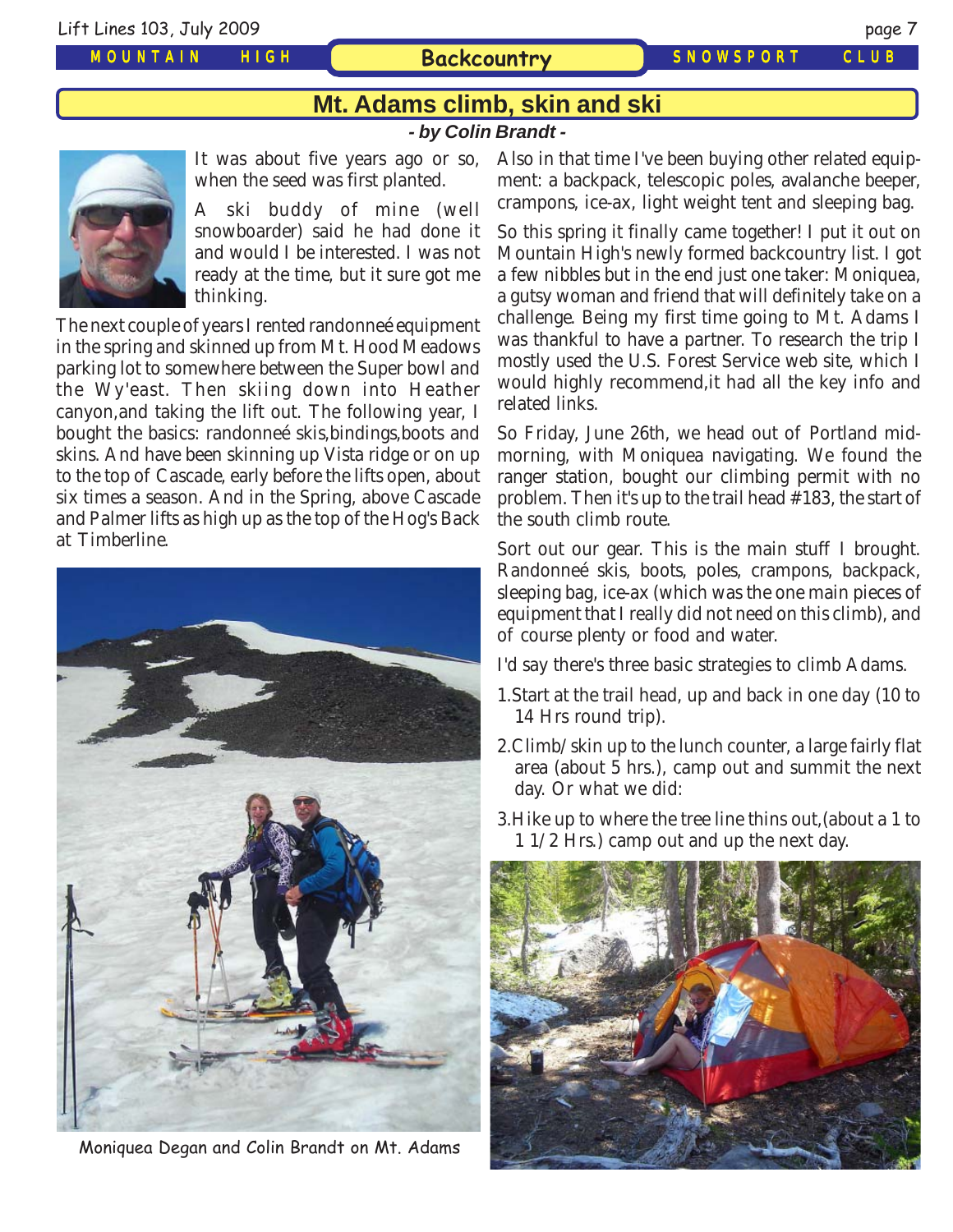### *MOUNTAIN HIGH* **Backcountry** *SNOWSPORT CLUB*

### page 8 Lift Lines 103, July 2009

We had ideal weather condition,so there was a whole lot of people employing all three strategies and everything in between. We started out skinning up together at around 4:45 AM.and about 6,000' elevation. Leaving our tents and sleeping bags to be packed out on the way down.

Before long, the terrain gets steep so we switched to crampons. Altogether, about five equipment changes on the way up. We split up fairly early on due to different goals, fitness levels and experience,but were able to stay in contact with radios. For me I was able to make it up to Pikers Peak (the false summit) at 11,700' by 11:30 AM. The real summit is another 600'.

Dead tired and extremely happy I took a rest, ate lunch enjoyed the views of Mt. St. Helens and Mt Hood. Then skied down the face of Pikers peak to met back up with Moniquea. Next, the two of us skied and hiked back to the trail head together, where a cooler with still cold beer was waiting.

For my self the trip was a total success. I achieved all my goals. Learned my way around, made it up to Pikers Peak and skied back down. I'm so looking forward to going back next spring. A little wiser,lighter and fitter. Also looking forward to other backcounty trips with other Mt. High backcounty skiers.





Colin Brandt, tired, but happy to have earned his turns.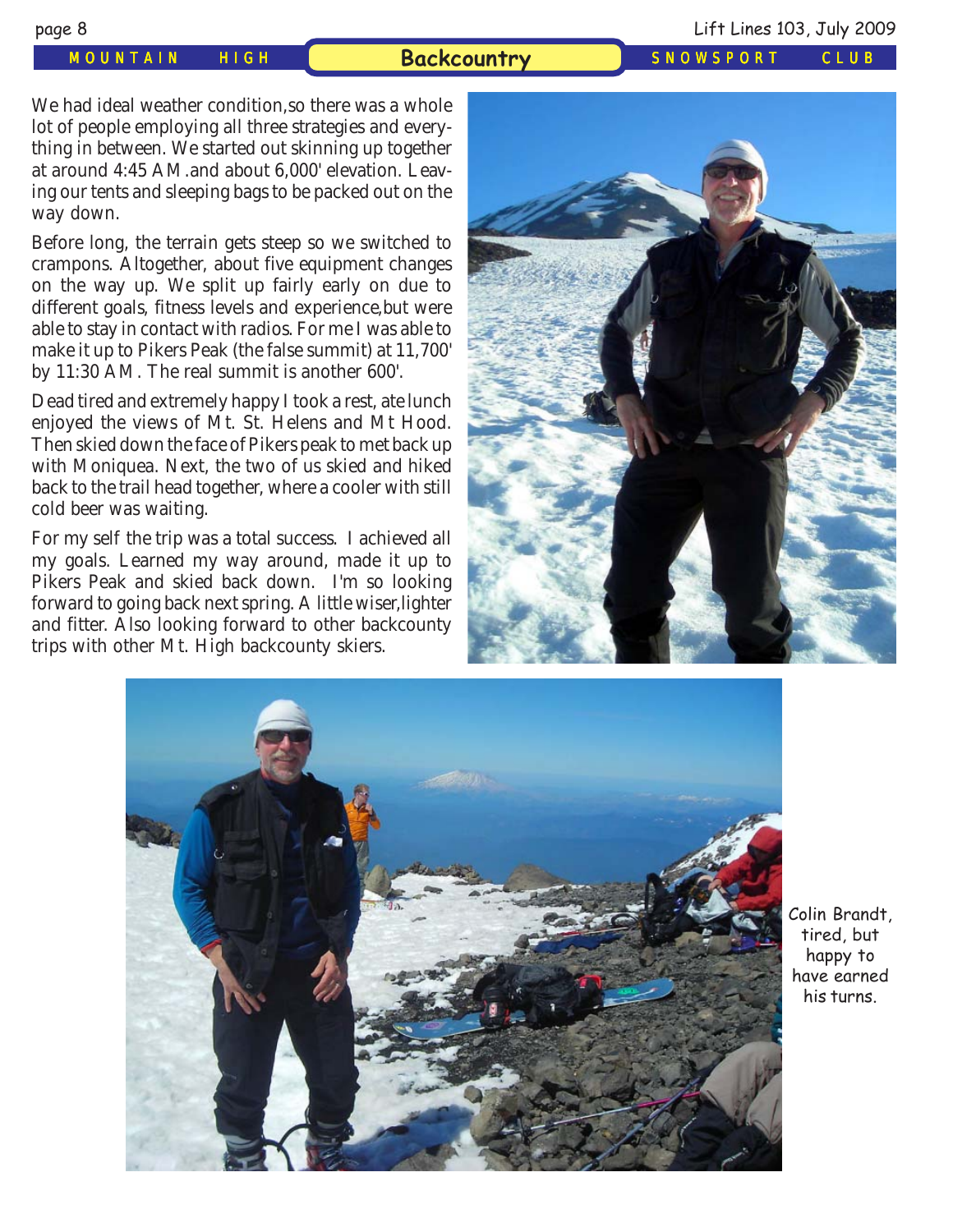Lift Lines 103, July 2009 page 9

### *MOUNTAIN HIGH*

**Meadows? Some didn't understand we were asking about**

**Trips Survey** *SNOWSPORT CLUB*

# **Trips Survey Results**

A total of **60 people** responded to our Trips survey.

### **22 racers + 37 non-racers**

### **47 have ben on our trips + 13 have not yet.**

Here are the results. Not everyone replied to every question, so the totals don't always add up to 60.

### **FOR THE WEEKEND BUS TRIP:**

33 people want a 3-day bus trip. **Interestingly, more** 25 people want a 2-day bus trip. *want 3-day weekend.* 

31 people want to visit 2 separate ski areas on the trip.

25 people want to stay put in one ski area.

**Interesting: majority prefers variety.**

37 people said that organizing a ski race isn't an enticement. 19 people said that organising a ski race IS an enticement.

27 people don't care about a race course.

17 people would take the opportunity to run some gates.

30 people said they would be willing to pay an extra \$5 - \$10 to set up a race course!!! **Surprising willingness!**

24 people said they wouldn't want to pay anything extra for a race course.

The top preferred destinations for a bus trip are:

- 1. Mt. Bachelor 32 votes (29.1%)
- 2. Crystal Mt. 18 votes (16.4%)
- 3. Mt.Hood Meadows 15 votes (13.6%) **<=**
- 4. Schweitzer Mt. 8 votes ( 7.3%)
- 5. Anthony Lakes 7 votes ( 6.4%)
- 6. Sun Valley 6 votes ( 5.5%)
- 7. Stevens Pass 5 votes ( 4.5%)

**bus trips.** Idaho bus

trip 2006

## **FOR THE TRAIN TRIP:**

32 prefer a train trip to Colorado (Aspen).

22 prefer a train trip to Whitefish (Montana).

**Colorado is attractive. Unfortunately, the train takes 48 hours one way, and is more expensive than to Montana.**

### **FOR THE TAHOE TRIP:**

18 people said they prefer a 5 day trip.

- 12 people said they prefer a 4 day trip.
- 6 people said they prefer a 6 day trip.
- 4 people said they prefer a 7 day trip.
- 2 people said they prefer a 3 day trip.

The graph is a nice bell-shaped curve. 5 days is optimal.

The following ski areas around Tahoe got the most votes:

- 1. Heavenly 26 votes (23.0%)
- 2. Squaw 21 votes (19.4%)
- 3. Kirkwood 17 votes (18.6%)
- 4. Alpine Meadows 16 votes (14.2 %)
- 5. Northstar 11 votes (11.8%)
- 6. Homewood 4 votes ( 4.3%)
- 7. Sierra-at-Tahoe 4 votes ( 4.3%)

### **FOR THE FERNIE TRIP:**

- 30 said they would prefer to FLY to Fernie for a shorter (4-5) day trip.
- 17 people said they would prefer the BUS to Fernie for a total of 6 or 7 days.

When asked about what other ski areas they would like to visit along the way,

22 people said they don't really have a preference.

15 people said they do have a preference.

Here's how the preferred ski areas on the way to Fernie stacked up:

| 1. Schweitzer Mt. | 13 votes (39%)    |
|-------------------|-------------------|
| 2. Silver Mt.     | 7 votes (22%)     |
| 3.49 Degrees N.   | 7 votes (22%)     |
| 4. Red Mountain   | 5 votes (15%)     |
| 5. Bluewood       | $1$ vote $(3%)$   |
| 6. Mt. Spokane    | $0$ votes $(0\%)$ |

So, **Silver Mt.** and **49 Degrees North** got the exact same number of votes, sharing 2nd place, after **Schweitzer**.

### **COMPLETE SURVEY REPORT**

The above is only a summary. You can check out the complete results of the survey posted on our web site at: **[www.mthigh.org/Documents/](http://www.mthigh.org/Documents/SurveyGizmo%20Report%20graphical..pdf) [SurveyGizmo%20Report%20graphical..pdf](http://www.mthigh.org/Documents/SurveyGizmo%20Report%20graphical..pdf)**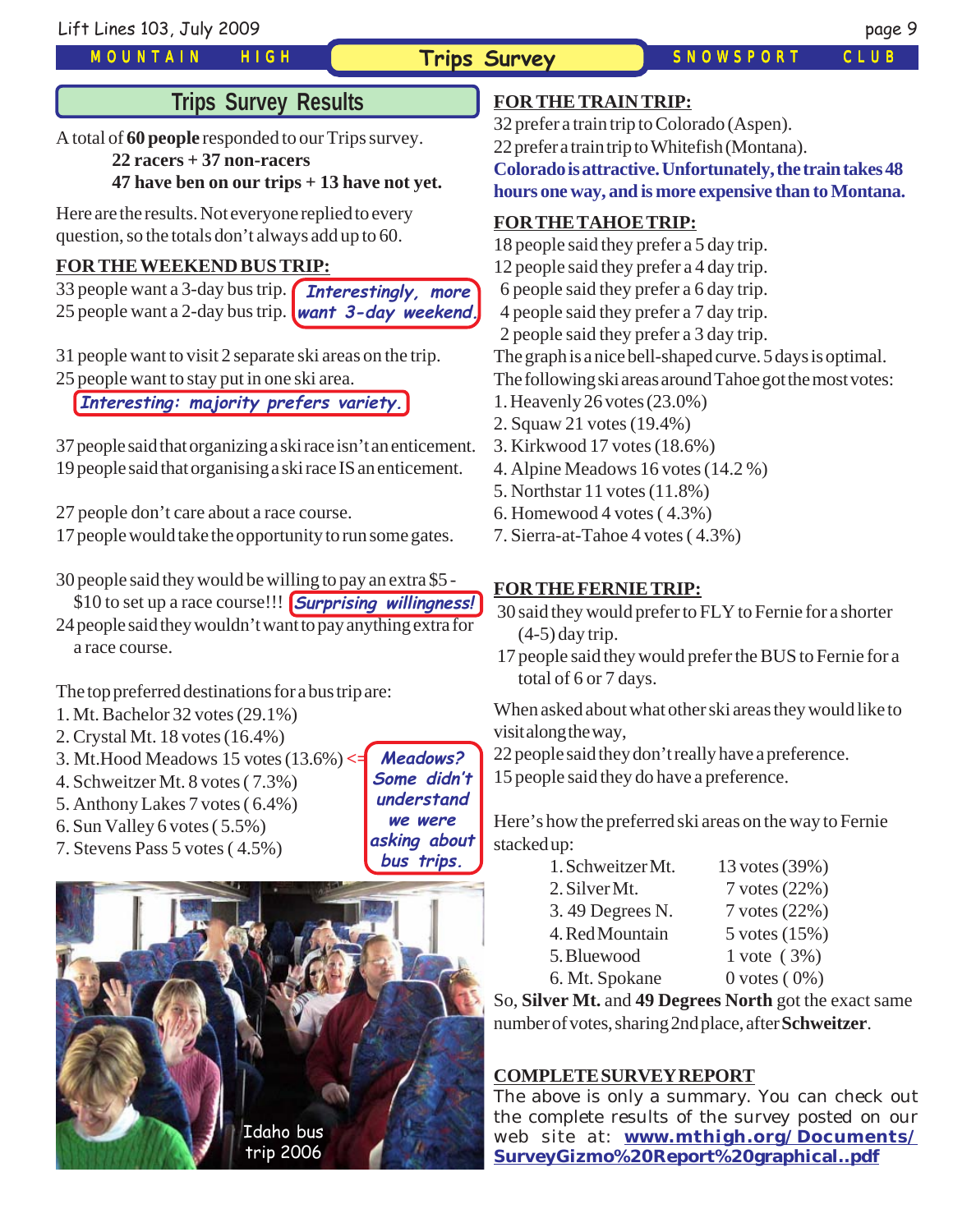### *MOUNTAIN HIGH* **Trips Survey** *SNOWSPORT CLUB*

### **WHAT PEOPLE ARE SAYING:**

### **A very interesting part of the survey was the additional free-form notes at the end of the survey, where people expressed their opinions in plain English. For example, here's just a few:**

- 1. "Prefer NOT to do a trip on President's (or MLK) weekend. 3 day on another weekend would be just fine."
- 2. "Is a three day trip over a regular weekend out of the question? Isn't it worth a day off work to miss the crowds?"
- 3. "3-day bus trip .. avoid holiday crowds Train trip to either place."
- 4. "What about some 2 or 3 day trips during the week? Anthony lakes or Crystal, Bachelor etc. It's too crowded and expensive to ski these places during the weekend."
- 5. "I think we should do a couple of weekend bus trips, maybe one 2 day and one 3 day."
- 6. "It is hard for us working folk to get more than a couple week days off from work, so the longer trips are usually not doable for us. I'd like to ski Mt Baker someday. Maybe help organize a bus trip if we could find decent lodging."
- 7. "I would love to go on all of these trips, but the calculation will ultimately be financial. Ski safari and other "independent" trips, and also weekend bus trips, appeal for this reason. I like the idea of a race as part of a trip. It's good to have a group activity on and/ or off the mountain to keep the group engaged."
- 8. "We've primarily done the Far West trips. I'm into quality skiing, not cheap skiing. Would rather pay for the better conditions, than go when the lift tickets are free, but the skiing might be marginal."
- 9. "Although I am still working full-time, I can still take a few trips during the ski season. However, I do not want to take too many weekends away because they are precious family time for me. Kids are busy with school work during the weekdays and so I prefer to take trips that do not eat into weekend family times. Consequently I seldom go on Mt. High trips although there are many that I would love to take."
- 10. "Thanks for being flexible and letting us drive/fly on our own and bring the kids!"
- 11. "You guys do a fantastic job and I LOVED my trips thus far with the club. I trust you will plan a fantastic time and I am game. Thank you for your efforts!!!"

# **Q Someone told me that Tamarack is no longer open! Is that true? f**

**Mailbox**

**A** Yes, it's true. **Tamarack** has closed on March 4, 2009 due to financial difficulties. They actually went into Chapter 11 bankruptcy on February 20, 2008. They stayed open for another year, but the operating losses were too great to sustain any longer, so the resort closed before the end of the 2008/2009 season.

Alfredo Miguel Afif, one of two major backers of the resort is an alleged felon in Mexico and remains at large.

There may be more to the story than we know, but it seems the resort developers had aimed too high, wanting to be the next Deer Valley, complete with expensive lodgings. Millions were invested, but not enough rich clientele showed up.

Tamarack had opened in December 2004. Our club organized a trip to Tamarack and Brundage Mt. in February 2006.

The future of Tamarack is uncertain. Bank of America has threatened to remove 2 chairlifts because the ski area was behind in payments. On the other hand, a live ski area may be worth more than the assets that can be sold.

Hopefully, someone else will take over and continue operations, even if on a smaller scale.



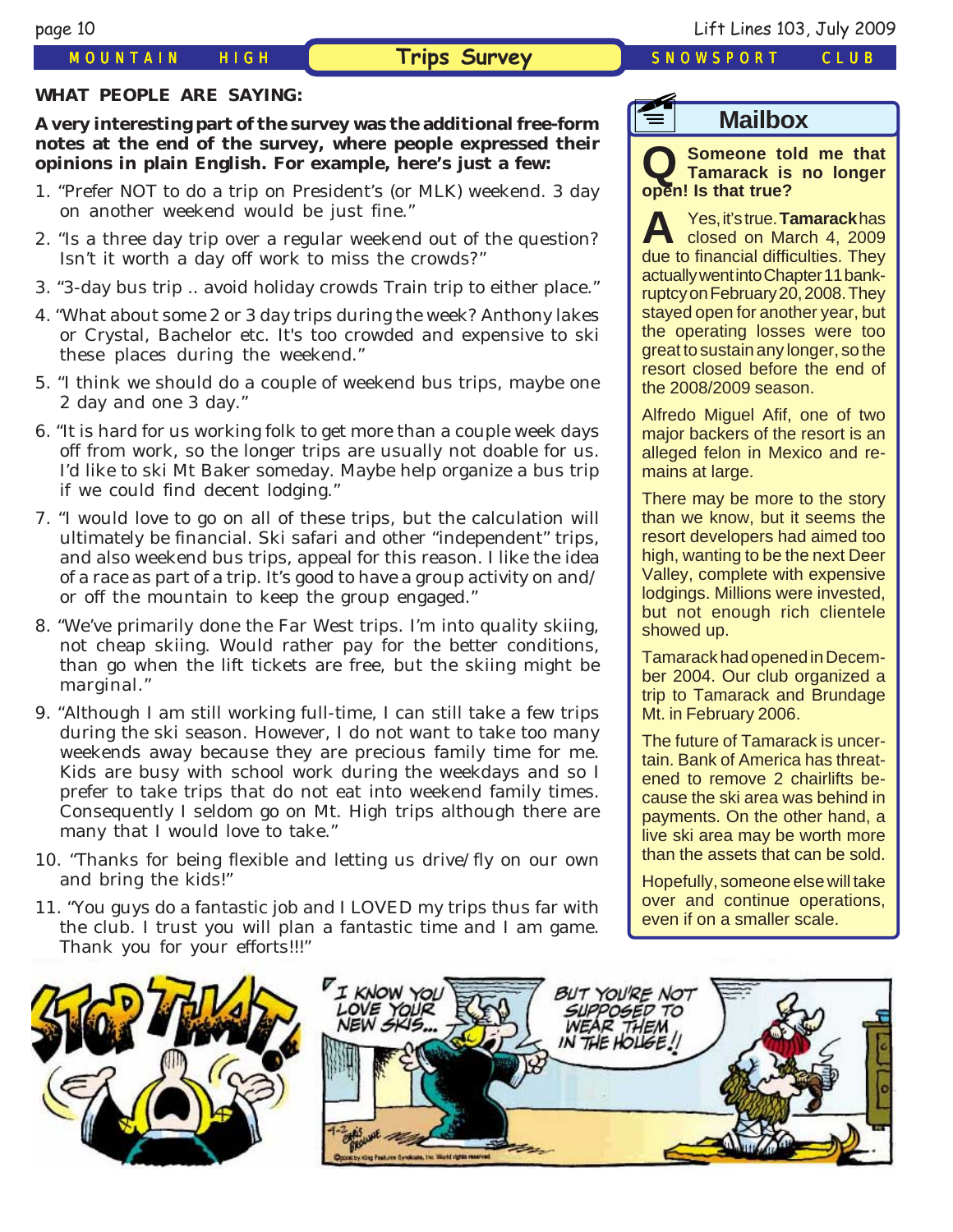| Contacts / Club info<br><b>MOUNTAIN</b><br>HIGH<br><b>SNOWSPORT</b><br><b>Mountain High Meeting</b><br><b>Email Options</b><br>In between newsletters, we keep you informed via email. You have a choice:<br>Usually the last Monday of the month.<br>A) Receive ALL the club's emails. All ski-related and/or club related.<br>July 27 (Mon.): Open to all who want<br><b>B) Receive only club-related messages.</b> If it's not about our club, it won't be<br>to get more involved with the club.<br>sent. That means no emails about other clubs, other ski areas, NWSCC,<br>This is a planning meeting. Gather<br>FWSA, ski shop specials, etc. Strictly our club only.<br>at 6:00 pm. Start at 6:30 pm.<br>C) No email at all. Just the monthly newsletter and nothing else.<br>Location: Round Table Pizza, 10070<br>Indicate your preference on the Membership renewal form. If you wish to<br>SW Barbur Blvd., (near Capitol Hwy).<br>switch at any point, let <b>Emilio</b> know your preference.<br>Mountain High snowsport club contacts:<br>General info:<br><b>President:</b><br>Gordon Lusk.<br>H: 503-804-8363,<br>GordyLusk@hotmail.com<br>info@mthigh.org<br>telek2@att.net<br><b>Vice-President:</b><br>Kurt Krueger,<br>H: 503-625-1492,<br>Web site:<br>Diane Zhitlovsky, H: 503-666-0389,<br>Dianezhi@hotmail.com<br><b>Secretary:</b><br>www.mthigh.org<br>Sandi Dykstra,<br>H: 503-629-0177,<br>sandid@aol.com<br><b>Treasurer:</b><br>Membership Director: Elaine Bock,<br>SeawitchPdx@aol.com<br><b>Race Director:</b><br>Yuffiet@comcast.net<br>Bruce Ellison,<br>H: 503-697-7892,<br><b>Newsletter Editor:</b><br>Emilio Trampuz, H: 1-503-378-0171,<br>info@mthigh.org<br><b>Social Activities:</b><br>Debbi Kor,<br>H: 503-314-7078,<br>ijustwannarun1@comcast.net<br>Cal Eddy,<br>W: 503-805-8606, baebaw@ccwebster.net<br><b>Golf:</b><br>H: 503-631-3115,<br>boar2m@msn.com<br>George Yun<br>Mid-week skiing:<br>H: 503-697-3055,<br>Debbi Kor.<br><b>NWSCC Rep:</b><br>H: 503-314-7078,<br>ijustwannarun1@comcast.net<br><b>Trip Directors:</b><br>Linda McGavin, H: 503-652-2840,<br>Trips@mthigh.org | Lift Lines 103, July 2009 |  |  |  | page 11 |
|------------------------------------------------------------------------------------------------------------------------------------------------------------------------------------------------------------------------------------------------------------------------------------------------------------------------------------------------------------------------------------------------------------------------------------------------------------------------------------------------------------------------------------------------------------------------------------------------------------------------------------------------------------------------------------------------------------------------------------------------------------------------------------------------------------------------------------------------------------------------------------------------------------------------------------------------------------------------------------------------------------------------------------------------------------------------------------------------------------------------------------------------------------------------------------------------------------------------------------------------------------------------------------------------------------------------------------------------------------------------------------------------------------------------------------------------------------------------------------------------------------------------------------------------------------------------------------------------------------------------------------------------------------------------------------------------------------------------------------------------------------------------------------------------------------------------------------------------------------------------------------------------------------------------------------------------------------------------------------------------------------------------------------------------------------------------------------------------------------------------------------------|---------------------------|--|--|--|---------|
|                                                                                                                                                                                                                                                                                                                                                                                                                                                                                                                                                                                                                                                                                                                                                                                                                                                                                                                                                                                                                                                                                                                                                                                                                                                                                                                                                                                                                                                                                                                                                                                                                                                                                                                                                                                                                                                                                                                                                                                                                                                                                                                                          |                           |  |  |  | CLUB    |
|                                                                                                                                                                                                                                                                                                                                                                                                                                                                                                                                                                                                                                                                                                                                                                                                                                                                                                                                                                                                                                                                                                                                                                                                                                                                                                                                                                                                                                                                                                                                                                                                                                                                                                                                                                                                                                                                                                                                                                                                                                                                                                                                          |                           |  |  |  |         |
|                                                                                                                                                                                                                                                                                                                                                                                                                                                                                                                                                                                                                                                                                                                                                                                                                                                                                                                                                                                                                                                                                                                                                                                                                                                                                                                                                                                                                                                                                                                                                                                                                                                                                                                                                                                                                                                                                                                                                                                                                                                                                                                                          |                           |  |  |  |         |
|                                                                                                                                                                                                                                                                                                                                                                                                                                                                                                                                                                                                                                                                                                                                                                                                                                                                                                                                                                                                                                                                                                                                                                                                                                                                                                                                                                                                                                                                                                                                                                                                                                                                                                                                                                                                                                                                                                                                                                                                                                                                                                                                          |                           |  |  |  |         |
|                                                                                                                                                                                                                                                                                                                                                                                                                                                                                                                                                                                                                                                                                                                                                                                                                                                                                                                                                                                                                                                                                                                                                                                                                                                                                                                                                                                                                                                                                                                                                                                                                                                                                                                                                                                                                                                                                                                                                                                                                                                                                                                                          |                           |  |  |  |         |
|                                                                                                                                                                                                                                                                                                                                                                                                                                                                                                                                                                                                                                                                                                                                                                                                                                                                                                                                                                                                                                                                                                                                                                                                                                                                                                                                                                                                                                                                                                                                                                                                                                                                                                                                                                                                                                                                                                                                                                                                                                                                                                                                          |                           |  |  |  |         |
|                                                                                                                                                                                                                                                                                                                                                                                                                                                                                                                                                                                                                                                                                                                                                                                                                                                                                                                                                                                                                                                                                                                                                                                                                                                                                                                                                                                                                                                                                                                                                                                                                                                                                                                                                                                                                                                                                                                                                                                                                                                                                                                                          |                           |  |  |  |         |
|                                                                                                                                                                                                                                                                                                                                                                                                                                                                                                                                                                                                                                                                                                                                                                                                                                                                                                                                                                                                                                                                                                                                                                                                                                                                                                                                                                                                                                                                                                                                                                                                                                                                                                                                                                                                                                                                                                                                                                                                                                                                                                                                          |                           |  |  |  |         |
|                                                                                                                                                                                                                                                                                                                                                                                                                                                                                                                                                                                                                                                                                                                                                                                                                                                                                                                                                                                                                                                                                                                                                                                                                                                                                                                                                                                                                                                                                                                                                                                                                                                                                                                                                                                                                                                                                                                                                                                                                                                                                                                                          |                           |  |  |  |         |
|                                                                                                                                                                                                                                                                                                                                                                                                                                                                                                                                                                                                                                                                                                                                                                                                                                                                                                                                                                                                                                                                                                                                                                                                                                                                                                                                                                                                                                                                                                                                                                                                                                                                                                                                                                                                                                                                                                                                                                                                                                                                                                                                          |                           |  |  |  |         |
|                                                                                                                                                                                                                                                                                                                                                                                                                                                                                                                                                                                                                                                                                                                                                                                                                                                                                                                                                                                                                                                                                                                                                                                                                                                                                                                                                                                                                                                                                                                                                                                                                                                                                                                                                                                                                                                                                                                                                                                                                                                                                                                                          |                           |  |  |  |         |
|                                                                                                                                                                                                                                                                                                                                                                                                                                                                                                                                                                                                                                                                                                                                                                                                                                                                                                                                                                                                                                                                                                                                                                                                                                                                                                                                                                                                                                                                                                                                                                                                                                                                                                                                                                                                                                                                                                                                                                                                                                                                                                                                          |                           |  |  |  |         |
|                                                                                                                                                                                                                                                                                                                                                                                                                                                                                                                                                                                                                                                                                                                                                                                                                                                                                                                                                                                                                                                                                                                                                                                                                                                                                                                                                                                                                                                                                                                                                                                                                                                                                                                                                                                                                                                                                                                                                                                                                                                                                                                                          |                           |  |  |  |         |
|                                                                                                                                                                                                                                                                                                                                                                                                                                                                                                                                                                                                                                                                                                                                                                                                                                                                                                                                                                                                                                                                                                                                                                                                                                                                                                                                                                                                                                                                                                                                                                                                                                                                                                                                                                                                                                                                                                                                                                                                                                                                                                                                          |                           |  |  |  |         |
|                                                                                                                                                                                                                                                                                                                                                                                                                                                                                                                                                                                                                                                                                                                                                                                                                                                                                                                                                                                                                                                                                                                                                                                                                                                                                                                                                                                                                                                                                                                                                                                                                                                                                                                                                                                                                                                                                                                                                                                                                                                                                                                                          |                           |  |  |  |         |
|                                                                                                                                                                                                                                                                                                                                                                                                                                                                                                                                                                                                                                                                                                                                                                                                                                                                                                                                                                                                                                                                                                                                                                                                                                                                                                                                                                                                                                                                                                                                                                                                                                                                                                                                                                                                                                                                                                                                                                                                                                                                                                                                          |                           |  |  |  |         |
|                                                                                                                                                                                                                                                                                                                                                                                                                                                                                                                                                                                                                                                                                                                                                                                                                                                                                                                                                                                                                                                                                                                                                                                                                                                                                                                                                                                                                                                                                                                                                                                                                                                                                                                                                                                                                                                                                                                                                                                                                                                                                                                                          |                           |  |  |  |         |
|                                                                                                                                                                                                                                                                                                                                                                                                                                                                                                                                                                                                                                                                                                                                                                                                                                                                                                                                                                                                                                                                                                                                                                                                                                                                                                                                                                                                                                                                                                                                                                                                                                                                                                                                                                                                                                                                                                                                                                                                                                                                                                                                          |                           |  |  |  |         |
| jessen9011@comcast.net<br>Janice Jessen,<br>H: 503-636-0687,                                                                                                                                                                                                                                                                                                                                                                                                                                                                                                                                                                                                                                                                                                                                                                                                                                                                                                                                                                                                                                                                                                                                                                                                                                                                                                                                                                                                                                                                                                                                                                                                                                                                                                                                                                                                                                                                                                                                                                                                                                                                             |                           |  |  |  |         |

## UGH TRANSMITTAL FORM

Mail check payable to: Mountain High Snowsport Club, PO Box 2182, Portland, OR 97208.

| PLEASE PRINT CLEARLY:                                             | [ ] New membership<br>[ ] Renewal                                                                                                                                                                                                                                                                 |  |  | Whereas the Mountain High Snowsport Club ("Club") is an orga-<br>nization of fun loving ADULTS whose events are organized by<br>members who volunteer their efforts for the enjoyment of their<br>fellow members and friends, please remember when I partici-<br>pate in Club events I do so at my own risk. Sporting activities, |                                                                                                                                       |  |  |
|-------------------------------------------------------------------|---------------------------------------------------------------------------------------------------------------------------------------------------------------------------------------------------------------------------------------------------------------------------------------------------|--|--|-----------------------------------------------------------------------------------------------------------------------------------------------------------------------------------------------------------------------------------------------------------------------------------------------------------------------------------|---------------------------------------------------------------------------------------------------------------------------------------|--|--|
|                                                                   |                                                                                                                                                                                                                                                                                                   |  |  |                                                                                                                                                                                                                                                                                                                                   | indeed, any activity, includes inherent risks. I will evaluate my<br>own abilities and responsibilities and join in the Club fun as a |  |  |
|                                                                   |                                                                                                                                                                                                                                                                                                   |  |  |                                                                                                                                                                                                                                                                                                                                   | responsible and considerate adult. I will not hold the Club or any<br>Club officer liable for the consequences of my decisions and my |  |  |
|                                                                   | Email (Hm): ___________________________________ Email (Wk): ____________________                                                                                                                                                                                                                  |  |  | Besides, the Club has no assets anyway.                                                                                                                                                                                                                                                                                           | behavior. The bottom line is, stuff just happens sometimes and<br>the club volunteers are not to be blamed for helping us have fun.   |  |  |
| <b>Email Preferences:</b><br>[] No changes<br>(same as last year) | - Newsletter (once a month): [ ] yes, link only [ ] yes, complete file [ ] no<br>- Club news & events (between newsletters): [ ] yes [ ] no<br>- Other ski news (NWSCC, FWSA, ski areas, trips): [ ] yes [ ] no<br>- Is it OK to share your email address with other club members? [ ] Yes [ ] No |  |  |                                                                                                                                                                                                                                                                                                                                   |                                                                                                                                       |  |  |
|                                                                   | Please take my money, and apply it toward the following Ski Club fun stuff:                                                                                                                                                                                                                       |  |  |                                                                                                                                                                                                                                                                                                                                   | Deposit?Paidinfull?                                                                                                                   |  |  |
|                                                                   | $\Box$ Summer Membership (May. 1 - Sept. 30, 2009): Total: \$10 per person                                                                                                                                                                                                                        |  |  |                                                                                                                                                                                                                                                                                                                                   | $\frac{1}{2}$                                                                                                                         |  |  |
|                                                                   | $\Box$ Annual Membership (Oct. 1, 2008 - Sept. 2009): Single (\$25); couple (\$40)                                                                                                                                                                                                                |  |  |                                                                                                                                                                                                                                                                                                                                   |                                                                                                                                       |  |  |
|                                                                   | □ PACRAT Racing (2009/10) Total: \$85 Team name: _________________                                                                                                                                                                                                                                |  |  |                                                                                                                                                                                                                                                                                                                                   |                                                                                                                                       |  |  |
|                                                                   | □ Rafting (August 20-22, 2009) Members: \$90. Non-members: \$105.                                                                                                                                                                                                                                 |  |  |                                                                                                                                                                                                                                                                                                                                   |                                                                                                                                       |  |  |
|                                                                   | □ Wine Tour (Sept 25-27) Members=\$225, Non-memb=\$240 by Sept. 1st                                                                                                                                                                                                                               |  |  |                                                                                                                                                                                                                                                                                                                                   |                                                                                                                                       |  |  |
|                                                                   |                                                                                                                                                                                                                                                                                                   |  |  |                                                                                                                                                                                                                                                                                                                                   |                                                                                                                                       |  |  |
|                                                                   |                                                                                                                                                                                                                                                                                                   |  |  |                                                                                                                                                                                                                                                                                                                                   |                                                                                                                                       |  |  |
|                                                                   |                                                                                                                                                                                                                                                                                                   |  |  |                                                                                                                                                                                                                                                                                                                                   |                                                                                                                                       |  |  |
|                                                                   |                                                                                                                                                                                                                                                                                                   |  |  |                                                                                                                                                                                                                                                                                                                                   | Date: <u>_____________________</u>                                                                                                    |  |  |
|                                                                   | See our Tripe capcellation policy on our web site: http://www.mthigh.org/Documents/Trip Capcellation Policy pdf                                                                                                                                                                                   |  |  |                                                                                                                                                                                                                                                                                                                                   |                                                                                                                                       |  |  |

See our Trips cancellation policy on our web site: **<http://www.mthigh.org/Documents/Trip-Cancellation-Policy.pdf>**